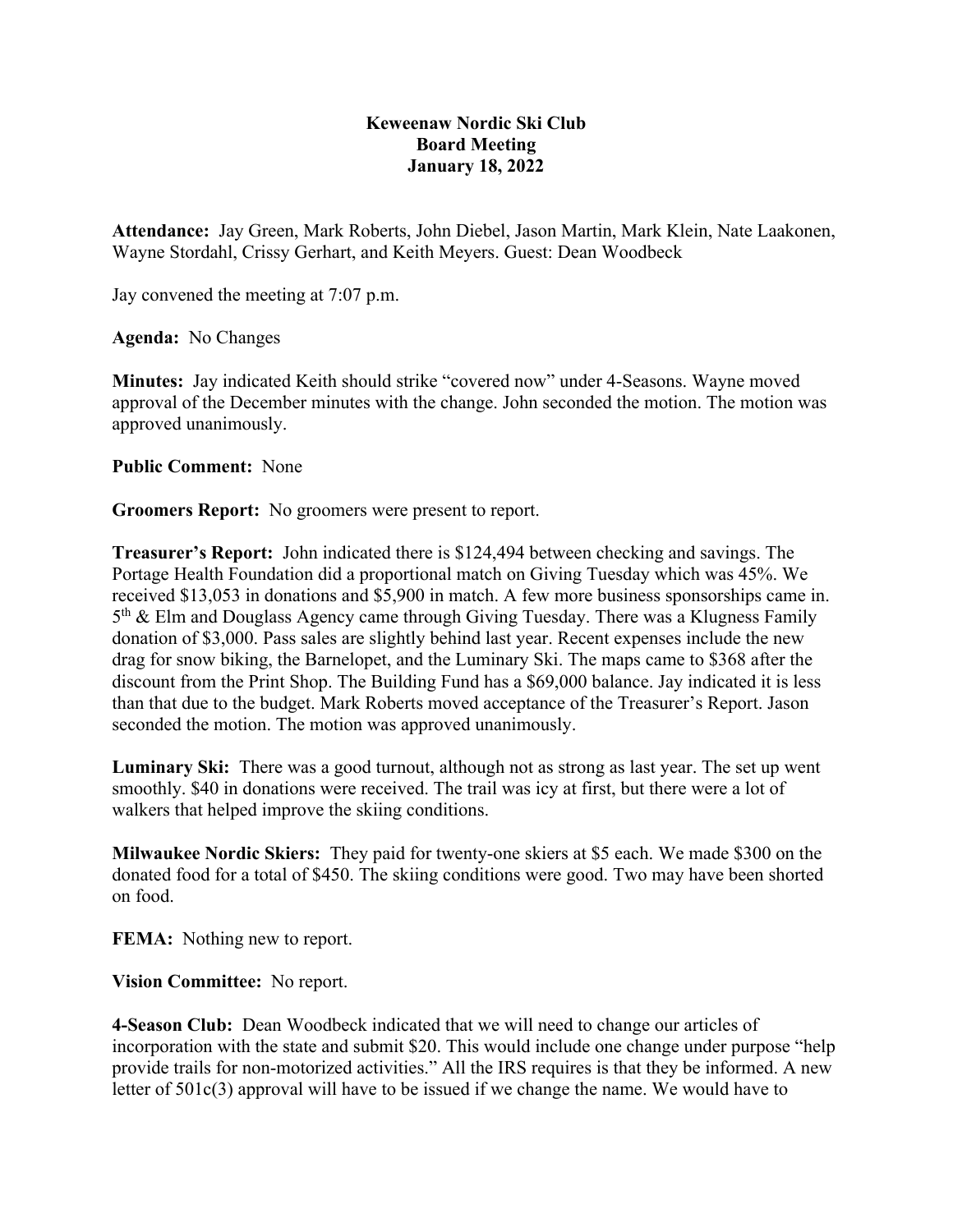communicate with members with a 10-day notice. A majority vote would be required. Jay indicated that we could do this at our annual meeting in April. John commented positively on Dean's thorough job reviewing the matter. Jay feels we should discuss this in February if not tonight.

**Signs and Maps:** The Portage Health Foundation recreational grant opportunity was discussed as an option to fund this. Dean estimated based on 130 intersections and a cost estimate from Marc Norton at Copper Island Printing that the entire system would cost between \$6,000 and \$8,000. This would include summer and winter maps where relevant. Jay noted that Glenn Anderson wanted wooden posts when he was City Manager. Jay noted that an auger is in the budget for the tractor to help with the signposts. The Keweenaw Land Trust has no issues with signage. They have funding as well donated for Churning Rapids. Regarding the maps, they will be ghosted Google Earth. Marc Norton is waiting for us to decide what we want. There will be a \$400 cost at Copper Island Printing to do the map. We need to work out all the trail names. John moved that Dean be authorized to draft a grant proposal to the Portage Health Foundation for the map project. John then withdrew the motion pending a discussion later in the meeting.

**Kiosk:** Nothing to report.

## **Closed Session:** None

**Groomers:** John Pekkala is taking a break from grooming. Kevin and Wolf have been doing the grooming. The groomers feel the board does not appreciate their efforts. If you have an issue with grooming, bring it through Jay. Wayne asked if we have changed the tracking standards as there are single tracks on wide trails where there were formerly dual tracks. There is concern that this may be inviting to snowmobilers. It turned out that the issue on tracking had to do with the pan breaking on Saturday. Snowmobile incursions on Quincy were discussed. Wayne asked when the groomers are tracking to make sure this occurs before the Ski Tigers come over. John noted that grooming will occur on Saturday before the Barnelopet. Dean confirmed at 11:00 a.m. Jay indicated that the groomer bonus has been increased from \$3,000 to \$3,500 in the budget. John noted that Wolf is now on the payroll.

**Budget:** Jay reviewed the changes. He discussed the schedules for equipment replacement on all the equipment. We will continue to fund the UTV. The ATV Yamaha Kodiak is due to be replaced next summer (2023). Colin recommends that we get another UTV. It would not need to be fully loaded and would cost \$27,000 to replace. Jay noted that he has bumped up the contribution toward it in the budget. The ATV Outlander is due in 2025. For the tractor, we are building up a fund that is now at \$7,000. The Ginzu is due for replacement in the summer of 2023. The roller and drag are on 10-year cycles. The mower is on a schedule. The emergency fund will be maxed out at \$6,000. A snowmobile purchase will be made this year. We would have \$98000 in reserve by the end of the year. Revenue and expenses were reviewed with special attention given to the Mud Lake Loop smoothing, the sign project grant match, and an auger. Wayne brought up having a backhoe versus an auger. Mark Roberts reinforced this. Jay then noted we should get a narrower bucket and indicated he would make this switch in the budget. There was discussion of snow bike equipment and upping the ATV to a UTV for better track width. Wayne mentioned the possibility of getting a tractor for hard pulls. Jay feels a tractor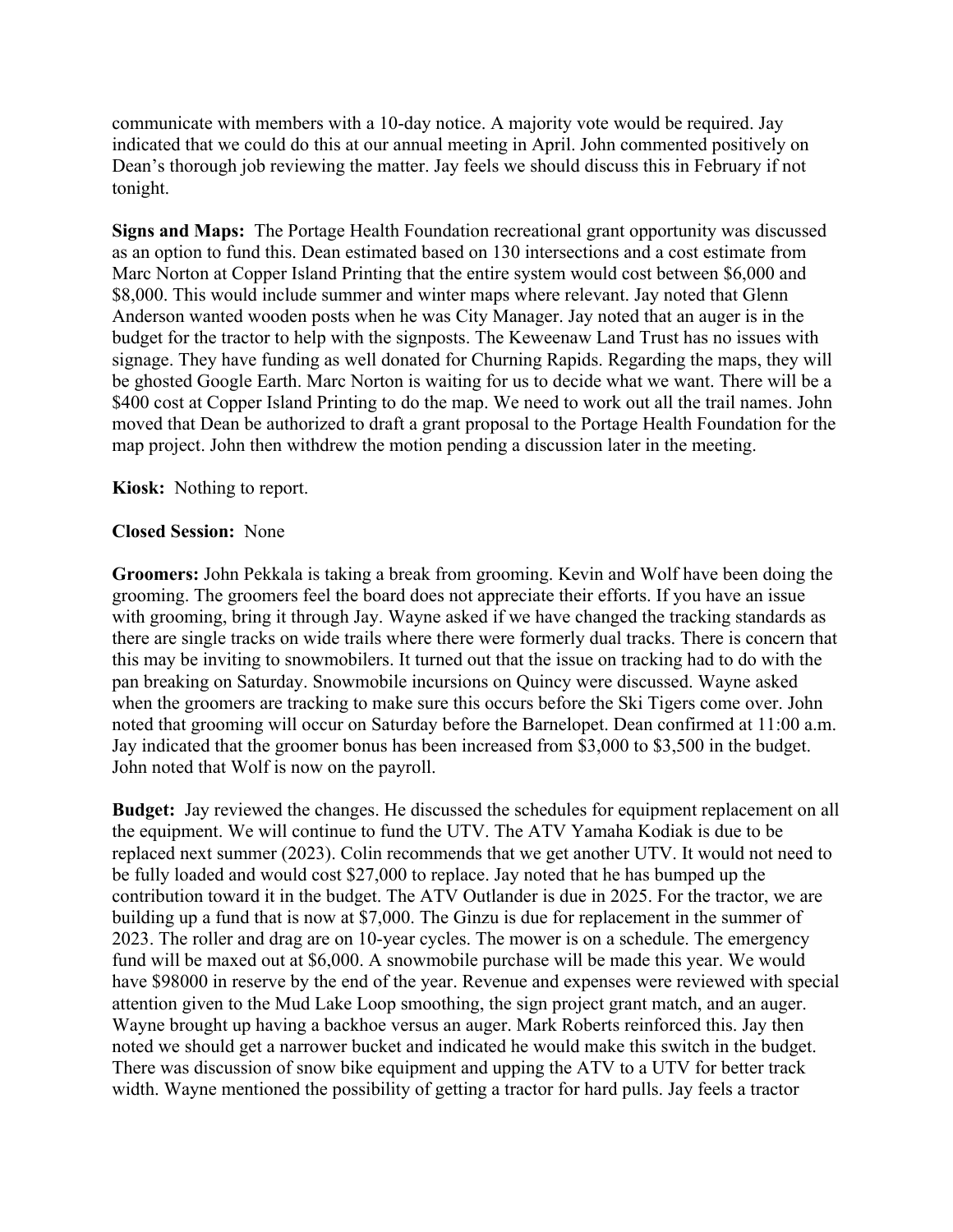would be a lot of money, \$35,000, and with more weight would have greater risk for getting stuck. There was also discussion about planning for a 60" Ginzu.

**Business Sponsors:** John noted that we are waiting on the ones highlighted in yellow in his report, including Cross Country Sports, Downwind, Keweenaw Co-op, SNAP Fitness, Finlandia University, and Rhythm.

**Barnelopet:** Wayne noted that he needs volunteers. Jay, Mark Klein, John, and Jason indicated that they could help. John noted that he has a couple of other volunteers. We need to contact the Ski Tigers to help us as rabbits and sweeps. Jay suggested getting with coaches on the website. John suggested one of the Handler brothers. If you know anyone who can help, get with Wayne. Flyers need to be printed. John got it on the Community Calendar. We need to hang the banners. Registration will be in vehicles. We need to decide about whether to have cookies and hot chocolate.

**Retro-Ski:** Will be on February 19<sup>th</sup>. Out-of-towners have contacted Jay about participating.

**Glide-N-Gorge:** John suggested desserts in tent outside. It was not worth the effort last year due to the small turnout caused by the adverse conditions. We need to resolve the direction this year. We will need volunteers for goodies. We will plan to have a fire at the parking lot. We will ask for pictures again as these can be used on the website. We discussed having a free event again this year with a donation box.

**Giving Tuesday:** Already reviewed, but this is covering a lot of expenses. We need to send out thank you notes. There were eighty donors. We will plan to do handwritten notes to those donating \$100 or more. There are thirty-eight of those and forty-two lesser donors will receive boiler plate thank you. The Portage Health Foundation has provided receipts. Nate will take care of the generic letter for those less than \$100. Everyone else will do 5 or 6. Meet at the Chalet and get it done by early February.

**Portage Health Foundation Recreational Grant:** Dean will develop the proposal. Need to decide on direction. UTV for grooming? Implements for the tractor? Mark Roberts suggested a box blade. Wayne suggested an equipment shed. Jay to talk with Mary Babcock and DPW. Buying Mud Lake? We did not know if we could get a reasonable price. This is sixty acres and a price of \$36,000 to \$48,000 is likely. A letter of inquiry will be produced by Dean and Nate by February 2nd.

There is a meeting on January  $26<sup>th</sup>$  at WUPPDR regarding non-motorized use in the Keweenaw. John Diebel will cover the meeting.

Nate brought up moving forward with Articles of Incorporation for the 4-Seasons Club. Jay noted that with Churning Rapids there is no problem, but not sure how it will go with the Maasto Hiihto property owners. If they are not going to go for it, this would be a reason for separating this part of the signage project. John brought up talking with Mary Babcock, but there does not seem to be an issue with summer use. Jay stated that it looks like we can do a vote in April, then proceed with the paperwork. We need to produce a name and logo. Mark Roberts stated that we